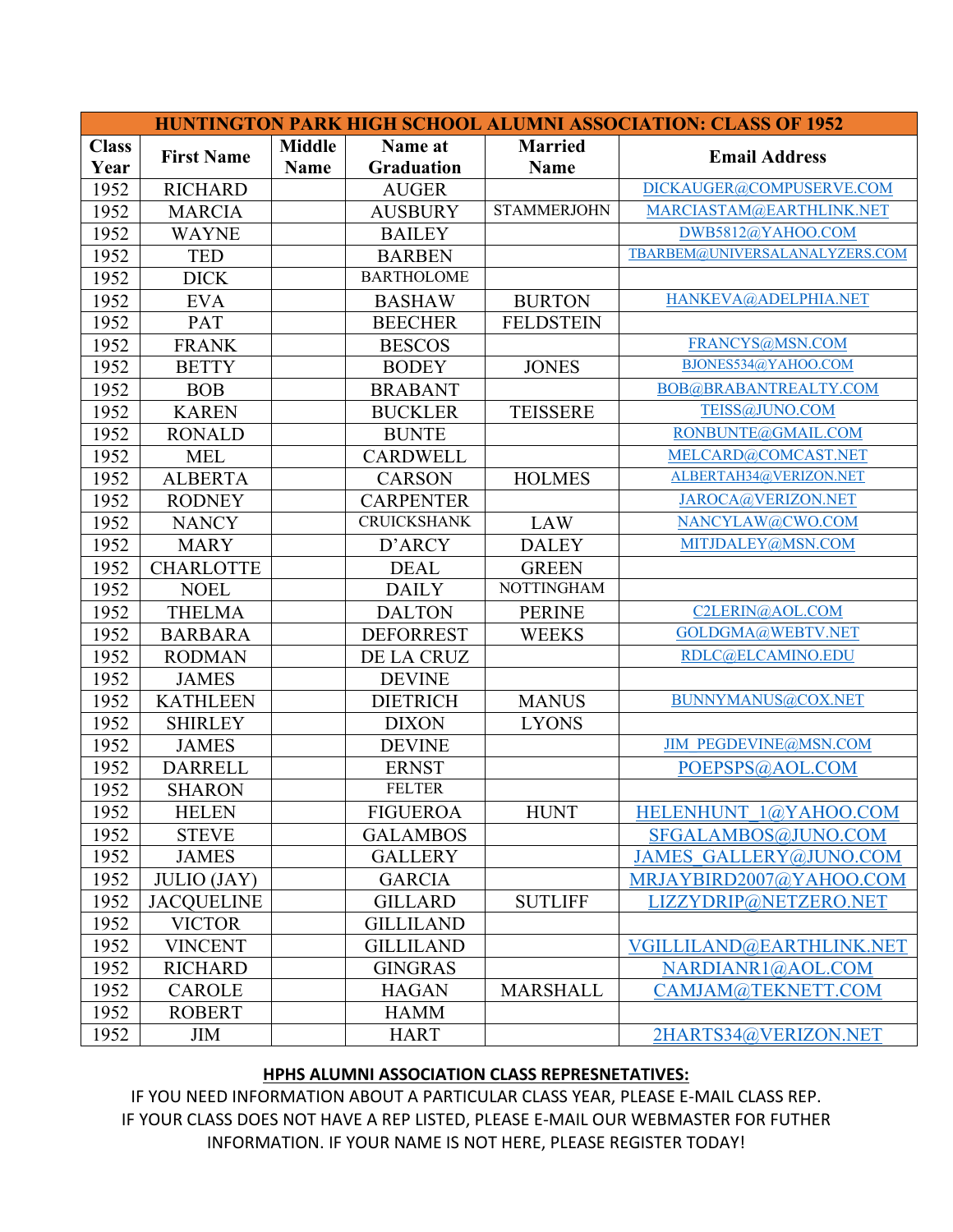| 1952 | <b>BARBARA</b>      | <b>ANN</b> | <b>HELM</b>       | <b>STEPHENS</b>    | BARBSTPHNS@HOTMAIL.COM   |
|------|---------------------|------------|-------------------|--------------------|--------------------------|
| 1952 | <b>HOWARD</b>       |            | <b>HIGH</b>       |                    |                          |
| 1952 | <b>LEONE</b>        |            | <b>HILTON</b>     | <b>CARROLL</b>     | UNIPLAN@UNITEDPLANS.COM  |
| 1952 | <b>ROGER</b>        |            | <b>HOLMER</b>     |                    |                          |
| 1952 | <b>KEN (SHERYL)</b> |            | <b>KENDRICK</b>   |                    | CAROLKEN@COX.NET         |
| 1952 | <b>LARRY</b>        |            | <b>KENT</b>       |                    | EAGLESAILING@JUNO.COM    |
| 1952 | <b>PAUL</b>         |            | <b>JEAN</b>       |                    | PSJEAN@COX.NET           |
| 1952 | <b>HARRY</b>        |            | <b>JOHNSTON</b>   |                    | JOHNSTON@CALTEL.COM      |
| 1952 | <b>BOB</b>          |            | <b>JORDAN</b>     |                    | ANBJAY@YAHOO.COM         |
| 1952 | <b>LEAHA</b>        |            | <b>KYKER</b>      | <b>HUDSON</b>      |                          |
| 1952 | <b>GENEVA</b>       |            | <b>LESUEUR</b>    | <b>JOHNSTON</b>    | MSGENJ@AOL.COM           |
| 1952 | <b>RUTH</b>         |            | <b>LINDSEY</b>    | <b>CARLUCCI</b>    |                          |
| 1952 | <b>DAVID</b>        |            | <b>LOZANO</b>     |                    |                          |
| 1952 | <b>HELENA</b>       |            | <b>LOZANO</b>     | <b>VRANICH</b>     | VRANICH@FORDHAM.EDU      |
| 1952 | <b>MARGARET</b>     |            | <b>MACTAGGART</b> | <b>CALDWELL</b>    | MAGTAG@NETGATE.NET       |
| 1952 | <b>BARBARA</b>      |            | <b>MANAGUM</b>    | <b>PRICE</b>       | BAMP1234@SBCGLOBAL.NET   |
| 1952 | <b>ERNIE</b>        |            | LOYA              |                    | ELLOWALNPD@AOL.COM       |
| 1952 | <b>DARLENE</b>      |            | <b>MATOLAN</b>    | <b>BEDLEY</b>      |                          |
| 1952 | <b>ANN</b>          |            | <b>MAYS</b>       | <b>HUTFLESS</b>    |                          |
| 1952 | <b>TOM</b>          |            | <b>MCLEAN</b>     |                    | HOTLAVEY@YAHOO.COM       |
| 1952 | <b>JOHN</b>         |            | MC CORD           |                    | JNMCCORD@SBCGLOBAL.NET   |
|      |                     |            |                   |                    | JOHN@JNMCCORD.COM        |
| 1952 | <b>MARILYN</b>      |            | <b>MCKEEHAN</b>   | <b>CLEMONS</b>     | MARICLE88@AOL.COM        |
| 1952 | <b>GRADY</b>        |            | <b>MILLER</b>     |                    | MILLERWRAE@AOL.COM       |
| 1952 | <b>JANET</b>        |            | <b>MITCHELL</b>   | <b>WILSON</b>      | GREYFOXY@AOL.COM         |
| 1952 | <b>BOB</b>          |            | <b>MORRISSEY</b>  |                    |                          |
| 1952 | <b>DOLORES</b>      |            | <b>MUNSON</b>     | <b>CALHOUN</b>     |                          |
| 1952 | <b>JIM</b>          |            | <b>NEWBURN</b>    |                    | JNEWBURNJ@AOL.COM        |
| 1952 | <b>JOYCE</b>        |            | <b>NIELSON</b>    | <b>MOYER</b>       | BJOY24@AOL.COM           |
| 1952 | <b>WILLIAM</b>      |            | <b>OLIVERI</b>    |                    |                          |
| 1952 | <b>RICHARD</b>      |            | <b>ORR</b>        |                    | DICKORR@AOL.COM          |
| 1952 | <b>DICK</b>         |            | O'STEEN           |                    | MODO2@EARTHLINK.NET      |
| 1952 | <b>CHARLES</b>      |            | <b>PANCHERI</b>   |                    | CMP123@VERIZON.COM       |
| 1952 | <b>MALINDA</b>      |            | <b>PATTON</b>     | <b>KLIENEWEBER</b> | MELINDAK10@COX.NET       |
| 1952 | <b>DAVID</b>        |            | <b>PEELER</b>     |                    | DANDJPEELER@COX.NET      |
| 1952 | <b>CAROL</b>        |            | <b>PHILLIPS</b>   | <b>SECHRIST</b>    | CAROLS234@AOL.COM        |
| 1952 | <b>BARBARA</b>      |            | <b>PIXLEY</b>     | (REP)              | TROYPIX@MSN.COM          |
| 1952 | <b>ANN</b>          |            | <b>POTTER</b>     |                    | ACPOTTER@WEBTV.NET       |
| 1952 | <b>DOUG</b>         |            | <b>POTTER</b>     |                    | DPOTTER@ATT.NET          |
| 1952 | <b>MILTON</b>       |            | <b>RAMAS</b>      |                    | MRAMAS@ABLECABLE.COM     |
| 1952 | <b>JOHN</b>         |            | <b>RATTELMAN</b>  |                    | OLSENCT@AOL.COM          |
| 1952 | <b>DALE</b>         |            | <b>ROBERTS</b>    |                    | TWOROBERTS@SBCGLOBAL.COM |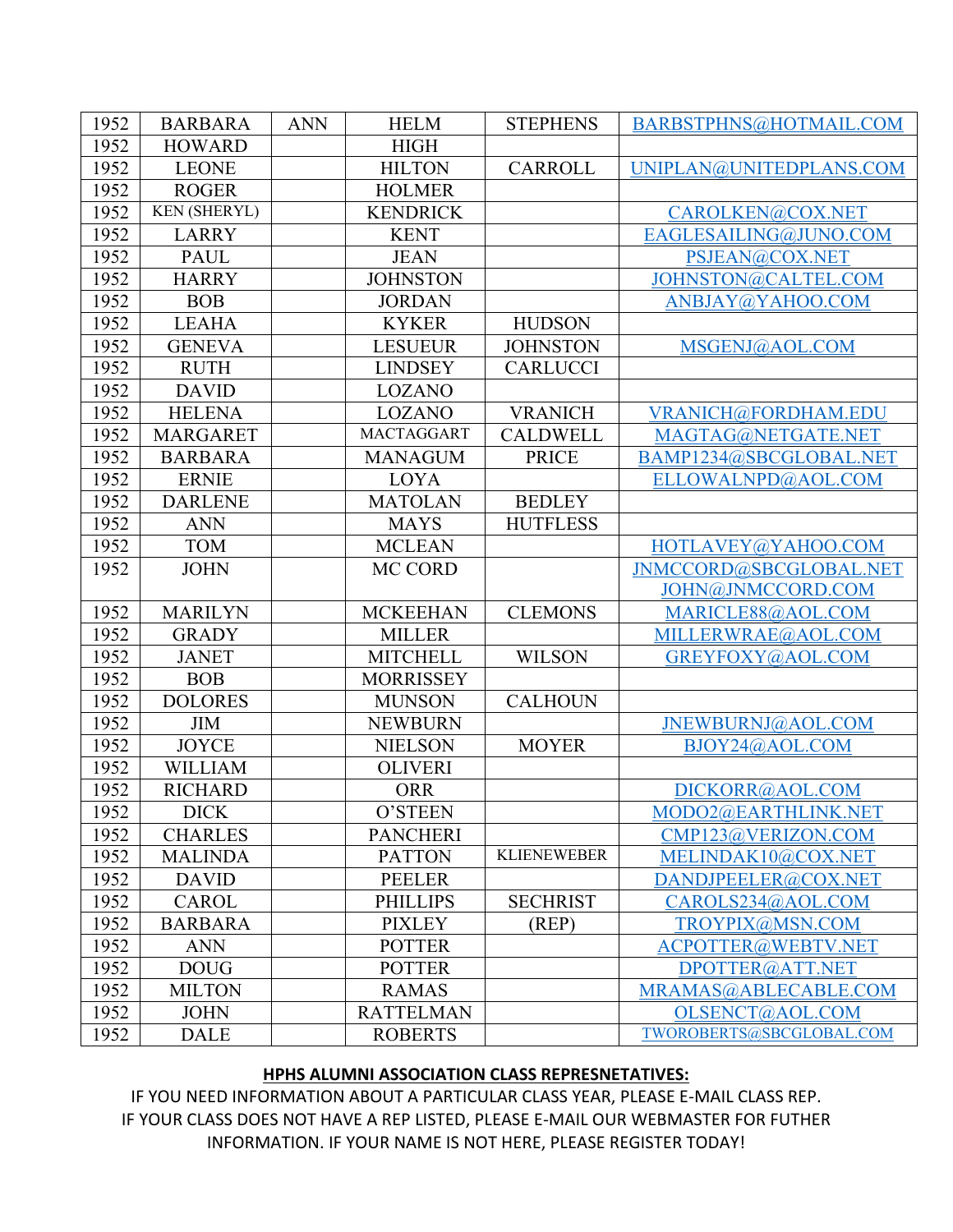| 1952 | <b>MARNETTE</b> |   | <b>ROSE</b>      | <b>REAM</b>     | TWOREAMS@PEOPLEPC.COM        |
|------|-----------------|---|------------------|-----------------|------------------------------|
| 1952 | <b>MIGNON</b>   |   | <b>RYAN</b>      | <b>YOUNG</b>    |                              |
| 1952 | <b>MARTIE</b>   |   | <b>SAASTA</b>    |                 |                              |
| 1952 | ED (RUSTY)      |   | <b>SCARSONE</b>  |                 | FRANSCARSONE@AOL.COM         |
| 1952 | <b>CLAIRE</b>   |   | <b>SCHNEIDER</b> | <b>STABLEIN</b> | CSTABLEIN34@AOL.COM          |
| 1952 | <b>GLENN</b>    |   | <b>SCHRADER</b>  |                 | GSHRACO@AOL.COM              |
| 1952 | <b>BILL</b>     |   | <b>SCHULTZ</b>   |                 |                              |
| 1952 | <b>RICHARD</b>  |   | <b>SEAHOLM</b>   |                 | DLSEAHOLM@AOL.COM            |
| 1952 | <b>CAROL</b>    |   | <b>SHELTON</b>   | <b>JACKSON</b>  | CHINOCAROL@AOL.COM           |
| 1952 | <b>BARBARA</b>  |   | <b>SMITH</b>     | <b>RICHARDS</b> | BRICHARDS@COLDWELLBANKER.COM |
| 1952 | <b>ANN</b>      |   | <b>SNODDY</b>    | <b>POTTER</b>   |                              |
| 1952 | <b>JIM</b>      |   | <b>SNOW</b>      |                 |                              |
| 1952 | <b>CONRAD</b>   |   | <b>SOLUM</b>     |                 | CRSOLUM@YAHOO.COM            |
| 1952 | <b>NORMA</b>    |   | <b>SPOON</b>     | <b>LINDBLOM</b> | NORMALIND@WEBTV.NET          |
| 1952 | <b>OPAL</b>     |   | <b>SPROUSE</b>   | <b>MILLER</b>   |                              |
| 1952 | <b>DARLENE</b>  |   | <b>STARKEY</b>   | <b>HYKES</b>    | HYKES@ATT.NET                |
| 1952 | <b>MARY</b>     |   | <b>STEELE</b>    | <b>BURROUGH</b> | MARYBURRO@YAHOO.COM          |
| 1952 | <b>JOAN</b>     |   | <b>STEPHENS</b>  | <b>TAYLOR</b>   | JLROUCH@AOL.COM              |
| 1952 | <b>DALE</b>     |   | <b>STEWART</b>   |                 | DDSTEWART34@HOTMAIL.COM      |
| 1952 | PARILEE (LEE)   |   | <b>STONE</b>     | <b>ROBERTS</b>  | PARILEER@AOL.COM             |
| 1952 | <b>JANE</b>     |   | VAN BUSKIRK      | <b>KRABEL</b>   |                              |
| 1952 | <b>RAY</b>      |   | <b>VROOMAN</b>   |                 |                              |
| 1952 | <b>MARIAN</b>   |   | <b>VOSYKA</b>    |                 |                              |
| 1952 | <b>AUDREY</b>   |   | <b>WALL</b>      | <b>KILKOVAC</b> | GRANNYKLIK@AOL.COM           |
| 1952 | <b>DUANE</b>    |   | <b>WELLS</b>     |                 | DUANE5619@AOL.COM            |
| 1952 | <b>MARTI</b>    |   | <b>WENTZ</b>     | <b>DONAGHU</b>  |                              |
| 1952 | <b>CLAUDIA</b>  |   | <b>WILKIN</b>    | <b>OLSON</b>    | EDO@DIRECTCON.NET            |
| 1952 | <b>BOB</b>      |   | <b>WILLIAMS</b>  |                 | RWILL33819@AOL.COM           |
| 1952 | <b>JOYCE</b>    |   | <b>WILLIAMS</b>  | <b>ROECKER</b>  |                              |
| 1952 | <b>NORMAN</b>   |   | <b>WINGARD</b>   |                 | NWINGARD@PACBELL.NET         |
| 1952 | <b>CAROLEE</b>  |   | <b>WYLDE</b>     |                 |                              |
| 1952 | <b>DON</b>      |   | YOUNG            |                 |                              |
| 1952 | <b>JOAN</b>     |   | <b>CARPENTER</b> | <b>BAILEY</b>   |                              |
| 1952 | <b>FRANK</b>    |   | <b>ADAMS</b>     |                 | PASSED ON 2017               |
| 1952 | <b>DONALD</b>   | L | <b>ALLEN</b>     |                 | PASSED ON 2016               |
| 1952 | <b>BOB</b>      |   | <b>EDMONDSON</b> |                 | PASSED ON MAY 2021           |
| 1952 |                 |   |                  |                 |                              |
| 1952 |                 |   |                  |                 |                              |
| 1952 |                 |   |                  |                 |                              |
| 1952 |                 |   |                  |                 |                              |
| 1952 |                 |   |                  |                 |                              |
| 1952 |                 |   |                  |                 |                              |